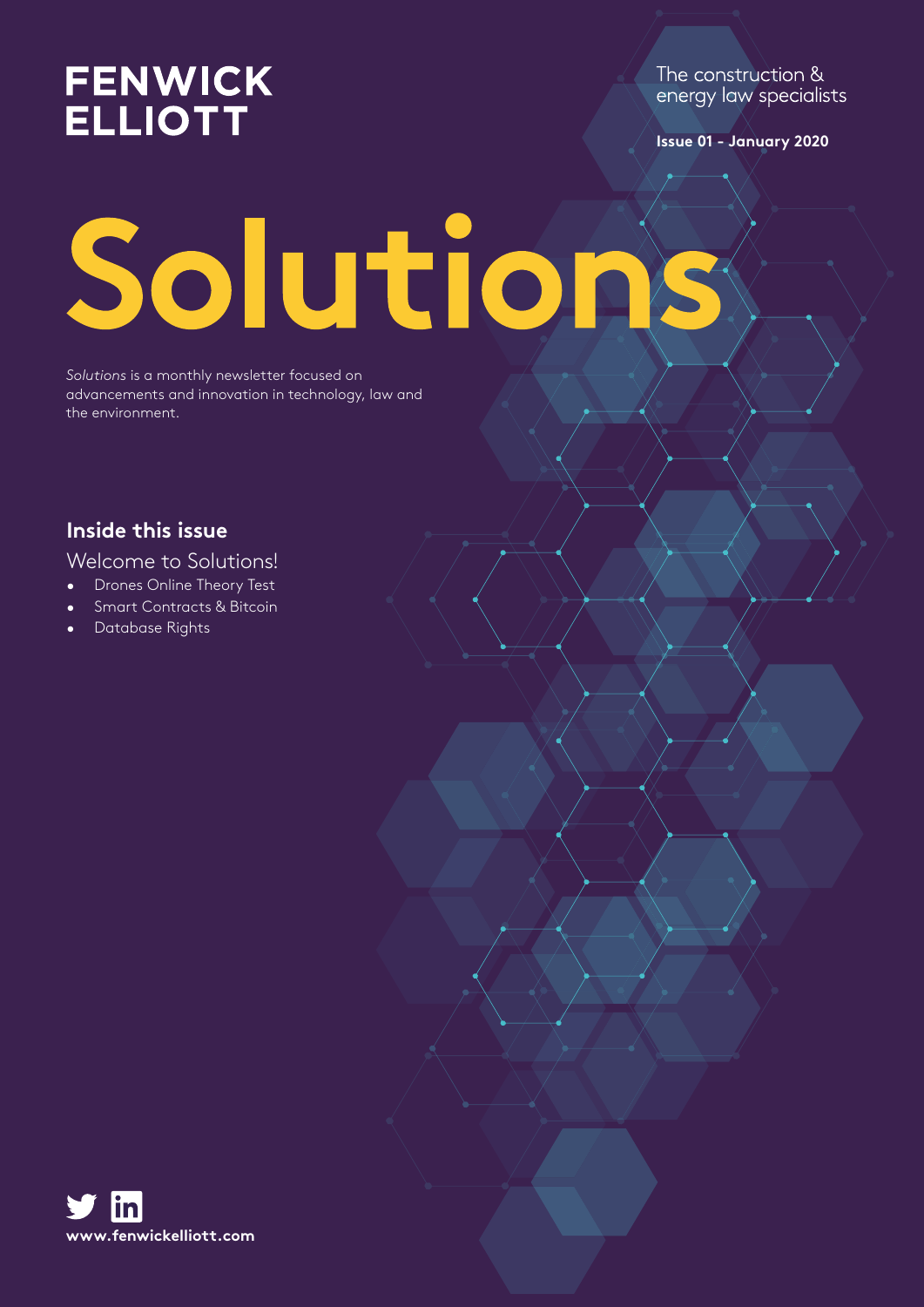# **FENWICK ELLIOTT**

# **Welcome to Solutions!**

We are delighted to bring you this first edition of our monthly newsletter dedicated to advancements and innovation in technology, law and the environment.

Any construction, energy or infrastructure project is no small feat. Each is comprised of an intricate web of decisions concerning design, procurement, construction and commissioning. These decisions all take place within a matrix of legal obligations, site conditions, environmental issues, client and contractor preferences and numerous other constraints and opportunities.

New technologies add further exciting and challenging dimensions to these projects.

Not only do innovations and advancements have the potential to enhance and drive efficiency, performance and productivity, they also have the potential to bring new complexities, risks, decisions required and interfaces to be considered and resolved. The solutions to these new issues require knowledge, lateral thinking, collaboration, leadership and perseverance.

By reporting on the latest news, legislation and legal developments we aim to support and promote the advancement of the digital transformation in the construction and energy industries.

*Solutions* will include a wide variety of topics in this exciting and fast-paced space.

Below are just some of the areas we look forward to covering in detail, all of which are of course inherently connected in digital construction.

- Desian obligations in a digital era
- Drones
- BIM | Digital Twins
- Automation | Digitalisation
- Smart Contracts | Blockchain
- Database rights
- Virtual Reality | Augmented Reality
- Offsite manufacturing
- Sustainability | Climate Change
- Robotics
- AI | Machine Learning
- Internet of Things
- **LegalTech**

For this first issue of *Solutions*, we bring you a brief roundup of a few recent news events and case law over the past few months.

**Dr Stacy Sinclair Head of Technology & Innovation Fenwick Elliott**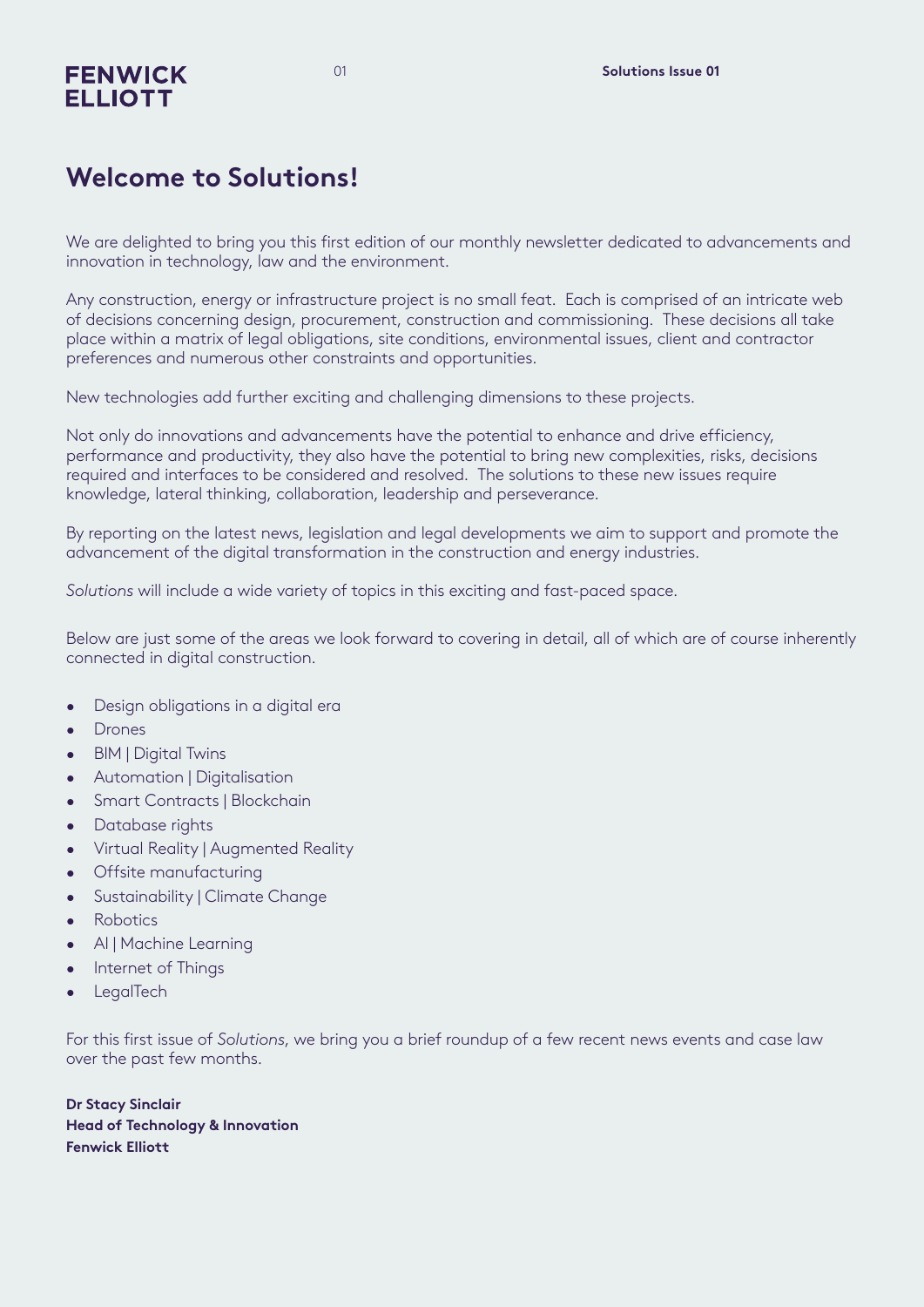# **FENWICK ELLIOTT**

#### **Roundup: Recent News | Case Law**

#### Drones Online Theory Test

From 30 November 2019, in accordance with the Air Navigation Order 2016 (as amended) and the Civil Aviation Authority, anyone wanting to fly a drone weighing more than 250g must:

- pass an online theory test to show they can do so safely and legally; and
- register for an operator ID and label any drones with that operator ID (for small unmanned aircraft (SUA) operators).

Failure to do so results in a possible fine of £1,000.

Whilst this fine may not be significant, more serious penalties can apply if other regulations are breached or if a drone is used to endanger a person, property or an aircraft. For example, article 241 of the Air Navigation Order (recklessly or negligently causing or permitting an aircraft to endanger any person or property) carries a fine and/or imprisonment for a term not exceeding two years. Criminal legislation could also apply.

For further information on the legislation relating drone legislation, see "*Drones: things to think about before taking flight"*. 1

#### Smart Contracts & Bitcoin

On 18 November 2019 the UK Jurisdiction Taskforce (UKJT), a taskforce under the Law Society's LawTech Delivery Panel (LTDP), published its "*Legal statement on cryptoassets and smart contracts*"2 .

As the construction industry looks to automate and digitalise workflows, processes, contracts and payments, it is comforting and reassuring to see the UKJT's legal statement concludes that a smart contract in principle can be identified, interpreted and enforced using ordinary and well-established legal principles.

Furthermore, the legal statement addressed those situations where a legal rule requires a document to be  $\Omega$ 

"signed" or "in writing". Where a signature is needed, this requirement can be met by using a private key which is intended to authenticate a document. Where the requirement is to be "in writing", this can be met by a smart contract's code element being recorded in source code.

With regard to cryptoassets (such as Bitcoin), the legal statement confirmed cryptoassets have all of the indicia of property and therefore are to be treated in principle as "property". In the recent Commercial Court case of *AA v Persons Unknown (2019)3* , which concerned a payment made in Bitcoin in return for a decryption tool for a ransomware hack, Bryan J cited with approval the recommendation of the UKJT's legal statement. He held that cryptoassets such as Bitcoin meet the four criteria of property set out by Lord Wilberforce in *National Provincial Bank v Ainsworth (1965)*<sup>4</sup> . They are:

- definable;
- identifiable by third parties;
- capable in their nature of assumption by third parties; and
- have some degree of permanence.

For this and other reasons, Bryan J found that cryptoassets are property within the meaning of English law.

Regardless of whether the construction industry will embrace cryptoassets such as Bitcoin in due course, clarity in the law in technologies such as this, and indeed smart contracts, certainly will assist in the construction industry's inevitable digital use of digital technologies.

#### Infringement of database rights?

In November 2019 the High Court decided on a dispute between 77m Limited and Ordnance Survey Limited (the company which has been mapping Great Britain since 1791).<sup>5</sup> The dispute concerned whether 77m had infringed on Ordnance Survey's database rights, if it had any such rights.

77m created a dataset called "Matrix" which consisted of geospatial coordinates and addresses in Great Britain. 77m used at least 18 datasets

#### **Solutions Issue 01**

from different sources to do so, some of which were publicly available and some of which they paid for. Several of these datasets came from Ordnance Survey, Her Majesty's Land Registry and the Registers of Scotland. Matrix would be a competitor of Ordnance Survey's product called AddressBase.

The address data that 77m was using originally came from Royal Mail; however, Ordnance Survey spends millions of pounds every year verifying this data.

The High Court held that Ordnance Survey did have a database right as there had been substantial investment in the verification process of the addresses that came from Royal Mail. 77m's use of the address data did infringe on Ordnance Survey's database rights and 77m did not have a license to use the data.

The use of other companies' data and databases in design and construction, or for the purpose of developing new products and processes to do so, is part and parcel of construction and energy projects. Whether a company has rights over particular datasets depends on the facts; however, this case certainly highlights the importance of understanding what licenses, both express and implied, are in place prior to embarking on the development of new innovations and advancements in technology.

#### Conclusion

It is exciting to see the growth and pace of the digital transformation of the construction industry taking shape. We hope the topics covered in our forthcoming issues will assist you and the industry in navigating through some of the unchartered challenges and opportunities.

If there is anything in particular you would like *Solutions* to cover, or if you just generally want to reach out, please do not hesitate to get in touch! Please feel free to contact me at anytime: *ssinclair@fenwickelliott. com.* 

Enjoy!